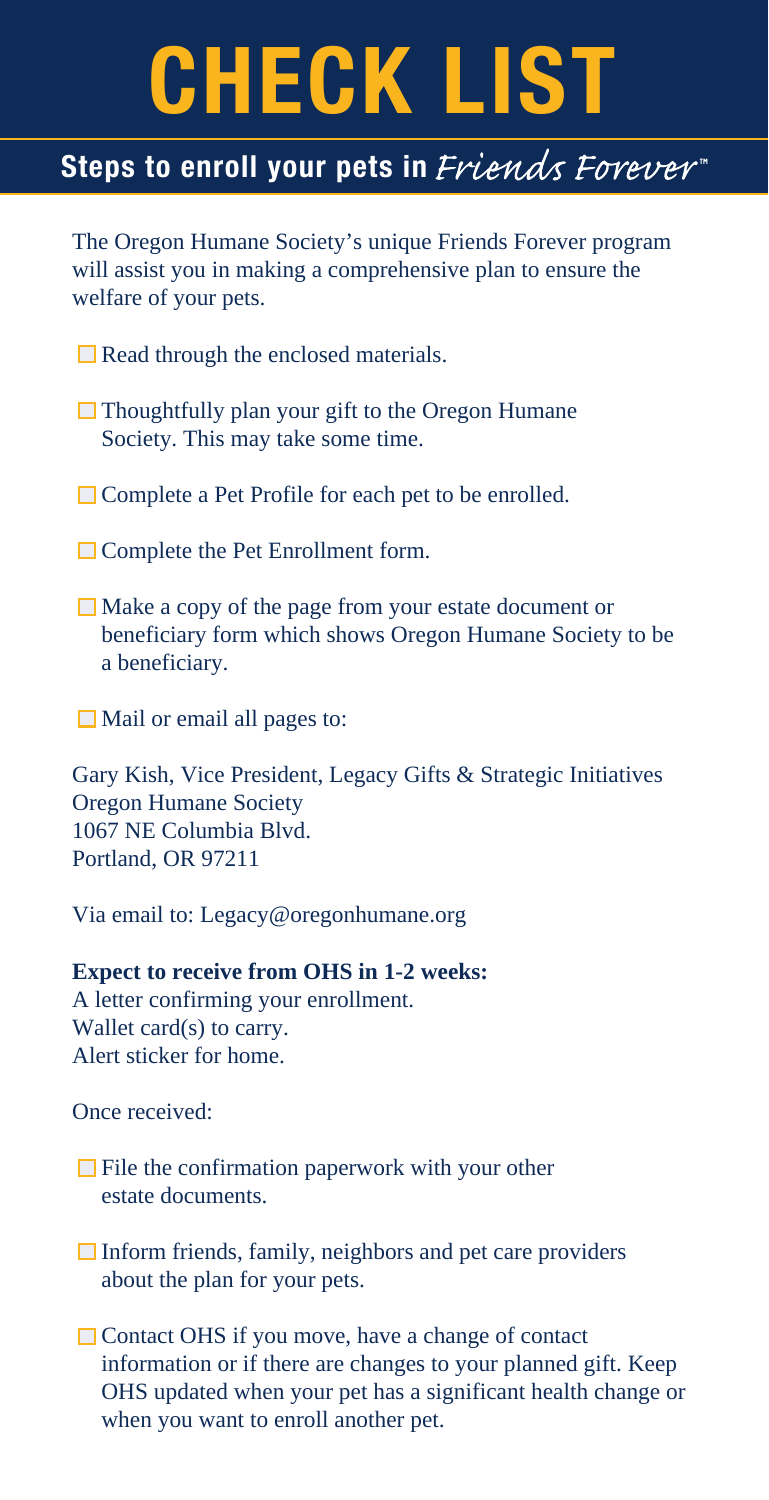## **WHAT IS** Friends Forever"?

Friends Forever was established as a way for our dedicated supporters and pet owners to make provisions to ensure that any pets which outlive them will be received by OHS, cared for and placed into new homes. The following section provides answers to some of the hard but necessary questions that arise when planning for the care of beloved pets.

Gary Kish, Vice President, Legacy Gifts & Strategic Initiatives 1067 NE Columbia Blvd Portland, OR 97211 (503) 416-2988 Legacy@oregonhumane.org

### **COMMONLY ASKED QUESTIONS**

### **Can I leave my estate assets to my pets to ensure they are cared for in the event of my death?**

In all states, money can only be left to persons and organizations, and cannot be left directly to pets. Instead a caregiver for the pet can be designated and, if desired, a sum of money provided for the animal's care. Special planning is needed when naming a guardian for your pet. It can be difficult to guarantee that at some point in the future the guardian will be able to accept responsibility for your pet or use the money you've provided specifically for their care.

**How can the Oregon Humane Society help me provide for my pets in the event of my medical incapacity or death?** In 1994, the Oregon Humane Society developed Friends Forever so that pet owners could ensure the well-being of pets who outlive them. The program is predicated on the pet owner remembering OHS in their estate plan. By designating OHS in a will (or other estate document) and by making a planned gift, OHS will immediately receive, care for and find new homes for your surviving pets.

#### **How can OHS guarantee my pets will find good homes?**

The Oregon Humane Society was founded in 1868, and we've been finding compatible and loving homes for pets ever since. We've had 150 years to refine our adoption process to carefully match adopters with pets who fit well within their lifestyle. Friends Forever promises OHS will stand ready to receive your pets compassionately, comfort them during the transition, follow your care instructions, provide any needed medical care and find them loving homes as quickly as possible.

#### **How does OHS ensure my pets find a home where they will be treated with the affection and care they deserve?**

OHS carefully screens potential adopters through a one-on-one counseling process. By completing the Pet Profile form, you will be providing OHS with vital information about your pet's lifestyle and care needs. Essential information about dietary preferences, medical history, veterinarian contacts and behavioral history will ensure your animal companion is placed with the best possible match. In addition, the new caregiver will be provided with all the details so that your pet's transition can be as smooth as possible.

#### **What if my pet is older or has special needs?**

Whether your pet is young and healthy or older with special needs, the Oregon Humane Society is committed to providing exceptional care and finding loving homes for all. OHS has a long history of caring for ill or injured pets. Our on-site, state-of-the-art animal medical center provides all necessary medications and therapeutic treatments. The Oregon Humane Society's successful and nationally recognized adoption program ensures that Friends Forever pets are matched with a loving new family who can provide the specialized care a pet may need.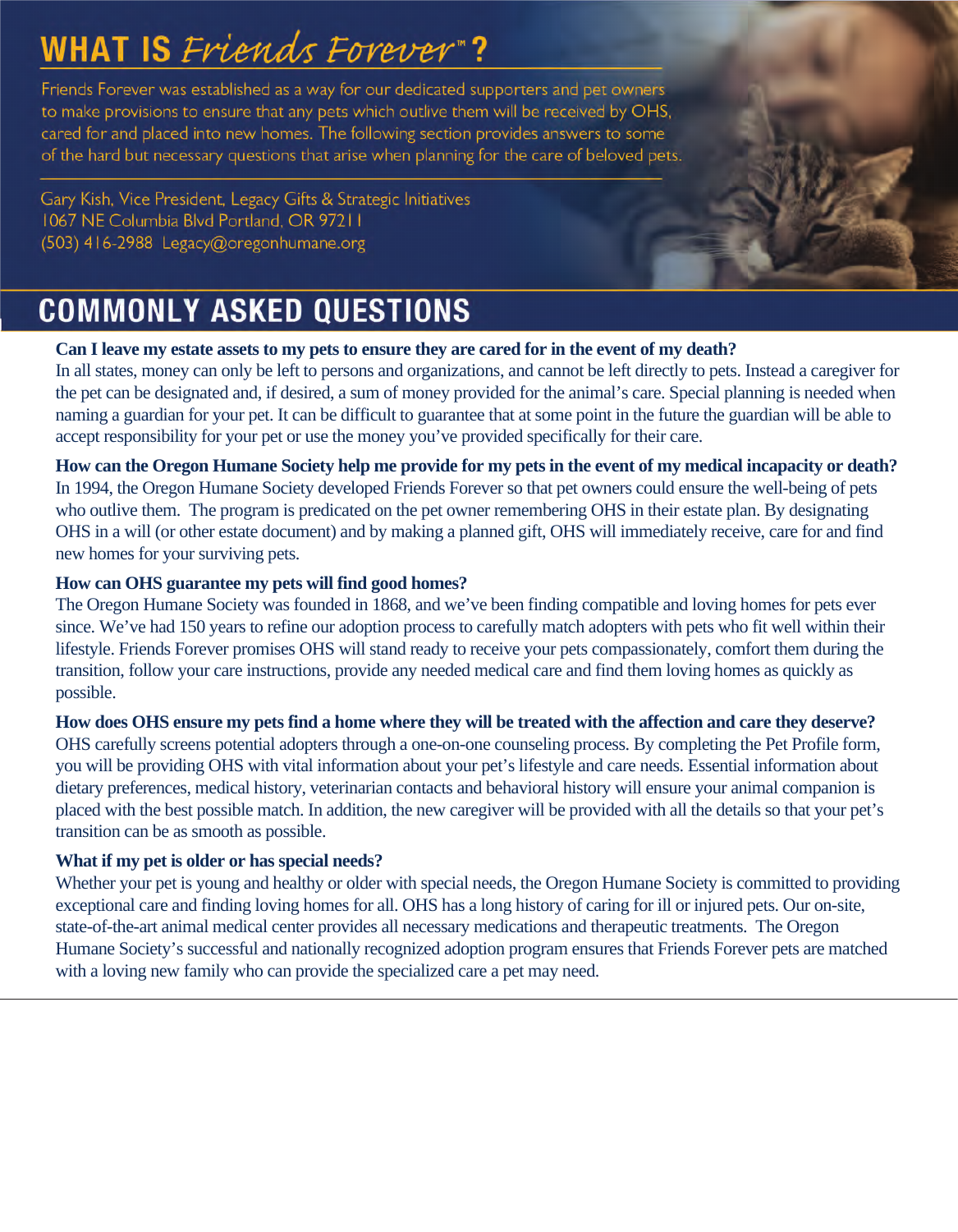#### **Can my future pets be enrolled?**

Yes. When new pets enter your life, submit a Pet Profile form for each new pet. We encourage participants to keep their Friends Forever files up to date.

#### **Do all my pets need to be enrolled or can some have another plan?**

Your plan can be as unique as your pets. The program can be customized to meet the needs of your particular situation. Just let us know if Friends Forever is the primary or secondary plan for each specific pet.

#### **What kind of planned gift will qualify my pet(s) for Friends Forever? Is there a minimum amount?**

There are many options for gifts that will qualify your pets for enrollment. See the "Your Planned Gift" page for the most common options. While we encourage participants to leave a generous gift to support OHS's future there is no minimum gift amount required. We want everyone who desires to plan for their pets to be able to participate.

#### **What do I need to know about including OHS in my will?**

To make certain your will meets legal requirements and to ensure that your wishes will be followed, wills should be created with the assistance of an attorney. To direct a bequest or other planned gift to the Oregon Humane Society we advise the following language:

 For the benefit of: The Oregon Humane Society Federal EIN: 93-0386880 With offices at: 1067 NE Columbia Blvd. Portland OR 97211

Once these provisions are drafted, we recommend Friends Forever participants have OHS review any sections of their will that pertain to pets. There is no charge for this service and the decision is entirely up to you, but experience has taught us that it's better to identify possible problems while there is still the opportunity to make corrections.

#### **Since the law considers my pets to be personal property, will the probate process delay their adoption?**

In 1999, Governor Kitzhaber signed into law the Oregon Humane Society sponsored SB-601, which exempts pets from the probate process. This ensures pets can be quickly transferred into our care for placement in a new home.

#### **Can OHS assist me with estate planning?**

Our staff will gladly meet with you and your advisor to discuss the Friends Forever program and/or planned giving options. However, OHS cannot provide tax or legal advice. We strongly recommend you use the services of an estate-planning professional who can analyze your situation and advise you accordingly. OHS can provide you with detailed analyses including revenue projections and the tax effects of various gift options such as charitable gift annuities and charitable remainder trusts.

#### **Do I have to live in Oregon to participate?**

Friends Forever is available to anyone living in the continental United States. Distance is not an obstacle; it just takes some planning. The person administering your estate should be prepared to contact OHS and coordinate the transport of your pets. When planning your estate, if you expect your pets to be outside of the West Coast, please contact us to discuss planning for safe and reliable transportation.

#### **What about my privacy?**

Be assured that any information you share with OHS remains confidential. We do not sell, trade, or otherwise share donor information. Should your pets be received by OHS, your Friends Forever information will only be available to authorized personnel so we can immediately begin providing the quality care you want your pets to receive. The only information we share with your pet's new family is the Pet Profile and the "Letter to New Caregiver" you provide.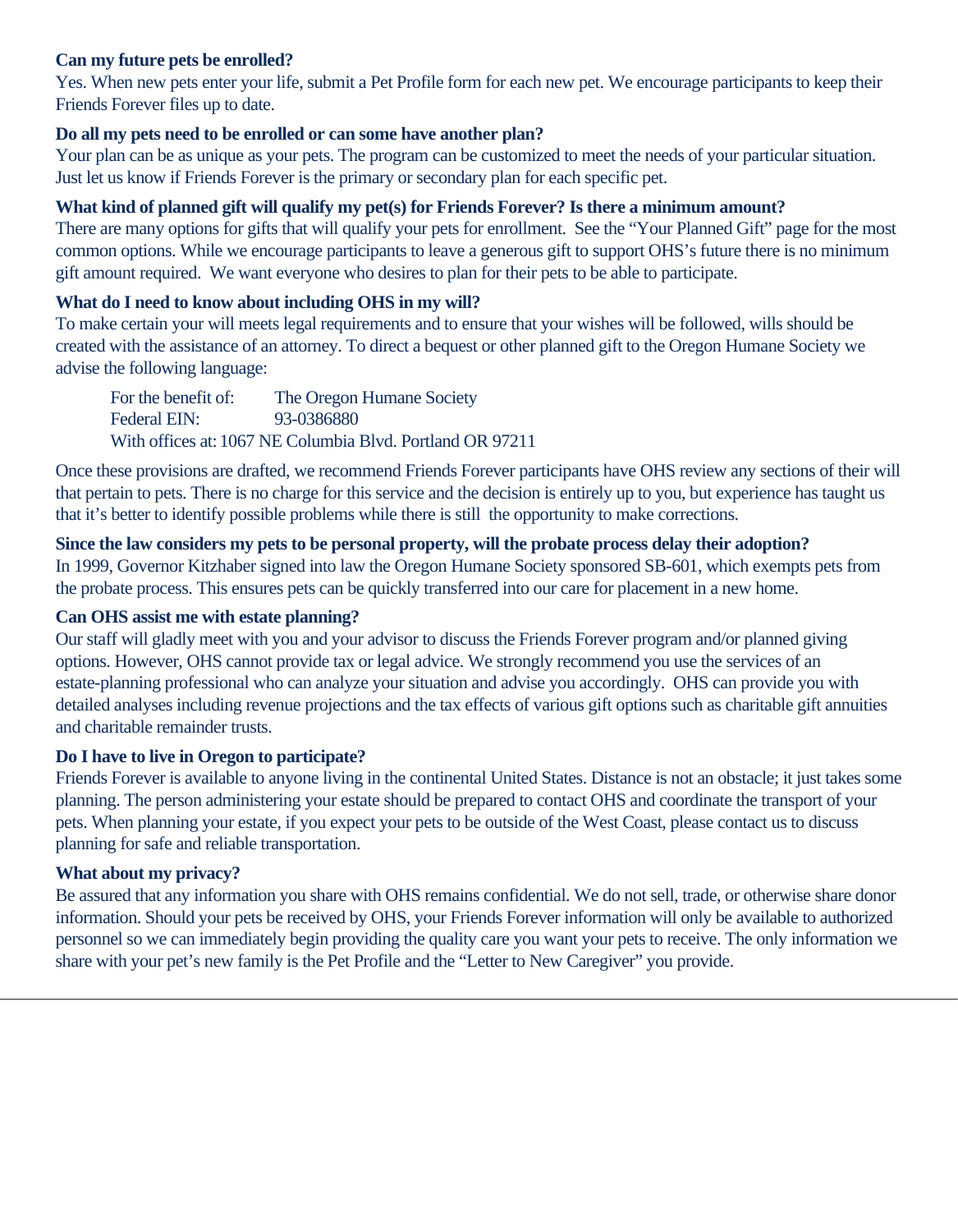## **YOUR PLANNED GIFT**

Below are strategies you can use to both benefit the Oregon Humane Society and qualify your pets for the Friends Forever" program.

### **COMMON PLANNED GIFT OPTIONS**

#### **A bequest can be made through a Will or Trust**

Use your final words to bring health and security into the lives of homeless pets. You have several options for including your love for animals in your will or trust:

- Specify a dollar amount or property for OHS (Specific Devise)
- Designate a percentage of the total value of the estate for OHS (Percentage Bequest)
- Direct that OHS receive the balance of the estate, or a percentage of what remains, after expenses and other bequests (Residual Bequest)

When preparing a will, OHS encourages supporters to consult an attorney to ensure it conforms with legal requirements. People who are including OHS in a will can call upon OHS to review their draft will. This helps to ensure that their wishes are understood. Of course, there is no charge for this service and the decision to have OHS review the draft will is entirely up to the donor.

#### **Name OHS as Beneficiary of Assets Not Covered by Your Will**

#### **Retirement Plans**

Animals can't save for retirement like people can, but you can help! Retirement assets like IRAs, 401(k)'s, Keogh Plans, pension or other tax-deferred plans require naming a beneficiary. Naming OHS as beneficiary of these plans is easy and can provide significant tax advantages. OHS is a qualified charity, thus the full value of the account will pass to OHS free of taxes to be used to benefit the animals. Ask your bank or financial institution for a 'beneficiary form' in order to name Oregon Humane Society as a payable-on-death beneficiary.

#### **Certificate of Deposit**

One of the simplest and easiest planned gifts. Invest in OHS's compassionate work by purchasing a Certificate of Deposit (CD) at your bank and designating OHS as the payable-on-death beneficiary. The value of the CD is always available should you need it and accrues interest during your lifetime. Afterwards it passes directly to OHS outside of the probate process. If the CD is the type that at the end of its term will automatically renew, confirm with the issuing bank that the beneficiary designation will remain in place.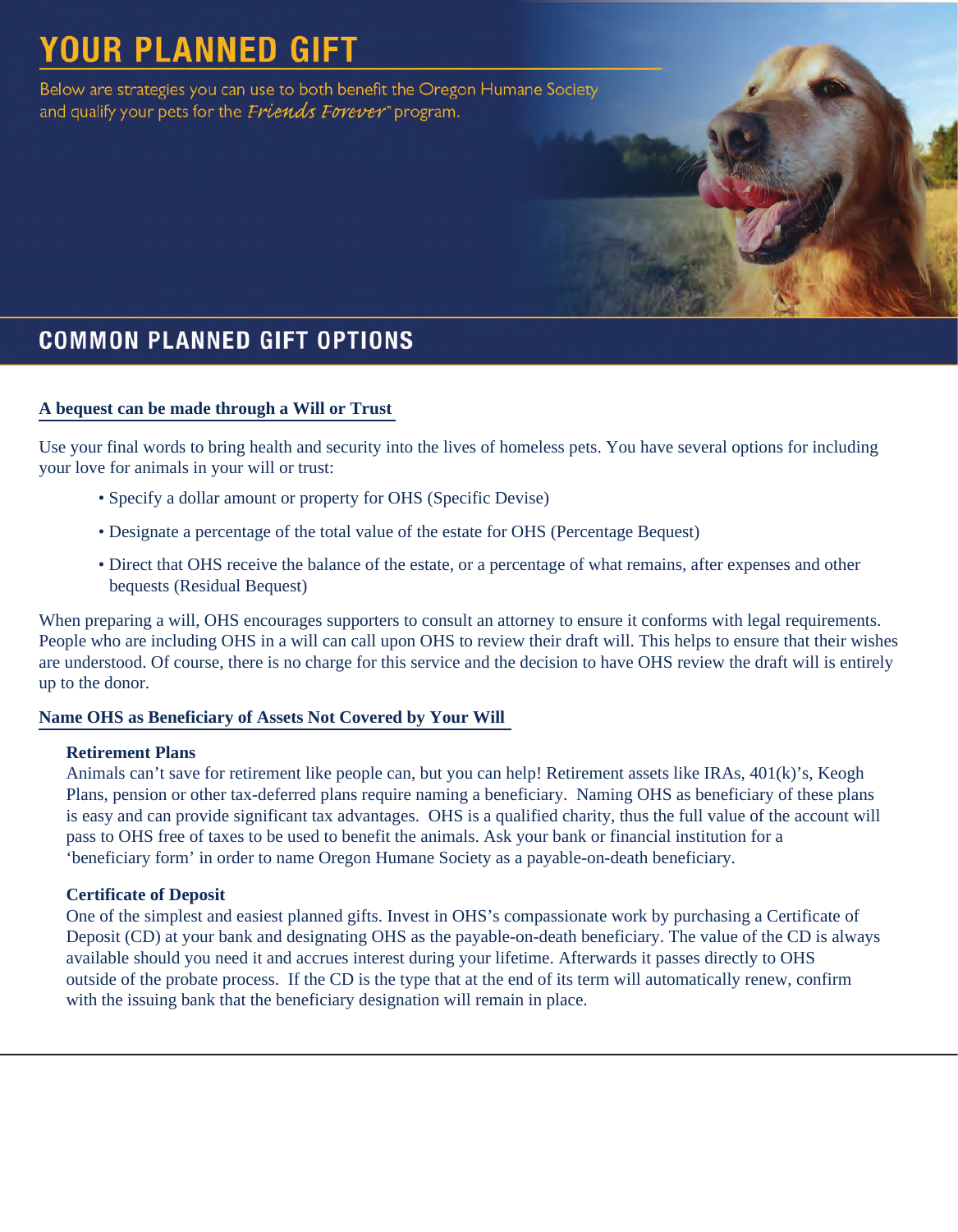#### **Life Insurance Policy**

If you've been paying on a policy for years but no longer need to provide for dependents, you're in an excellent position to fund OHS programs that alleviate overpopulation at shelters all over the country, saving animals from prolonged stays and euthanasia. You can cash in on those years of payments and save animal lives without using any of your estate's capital. And if you make OHS the beneficiary of a paid-up policy, you may earn an immediate tax deduction equal to the policy's cash value. Contact the policy's issuing agent for instructions and let them know you are saving animal lives.

#### **Charitable Gift Annuity**

Oregon Humane Society offers charitable gift annuities. An OHS charitable gift annuity provides fixed payments for life, based upon the donor's age at time of purchase, as well as an immediate tax deduction. It can be for one or two lives. Best for persons age 65 and older. Contact us for details and a personalized gift illustration.

#### **Other Gift Options**

There are many types of planned gifts ranging from simple to complex. Some examples are: OHS can be named as the charitable beneficiary of a trust. If you are receiving payments from the sale of a business, real estate, or receiving royalties, you may be able to designate OHS as the successor in interest to receive any payments that continue after your death. We would love to chat with you about a planned gift that fits your specific situation.

How to designate the Oregon Humane Society in a will, trust, other estate document or beneficiary form:

For the benefit of: The Oregon Humane Society Federal EIN: 93-0386880 With offices at: 1067 NE Columbia Blvd Portland OR 97211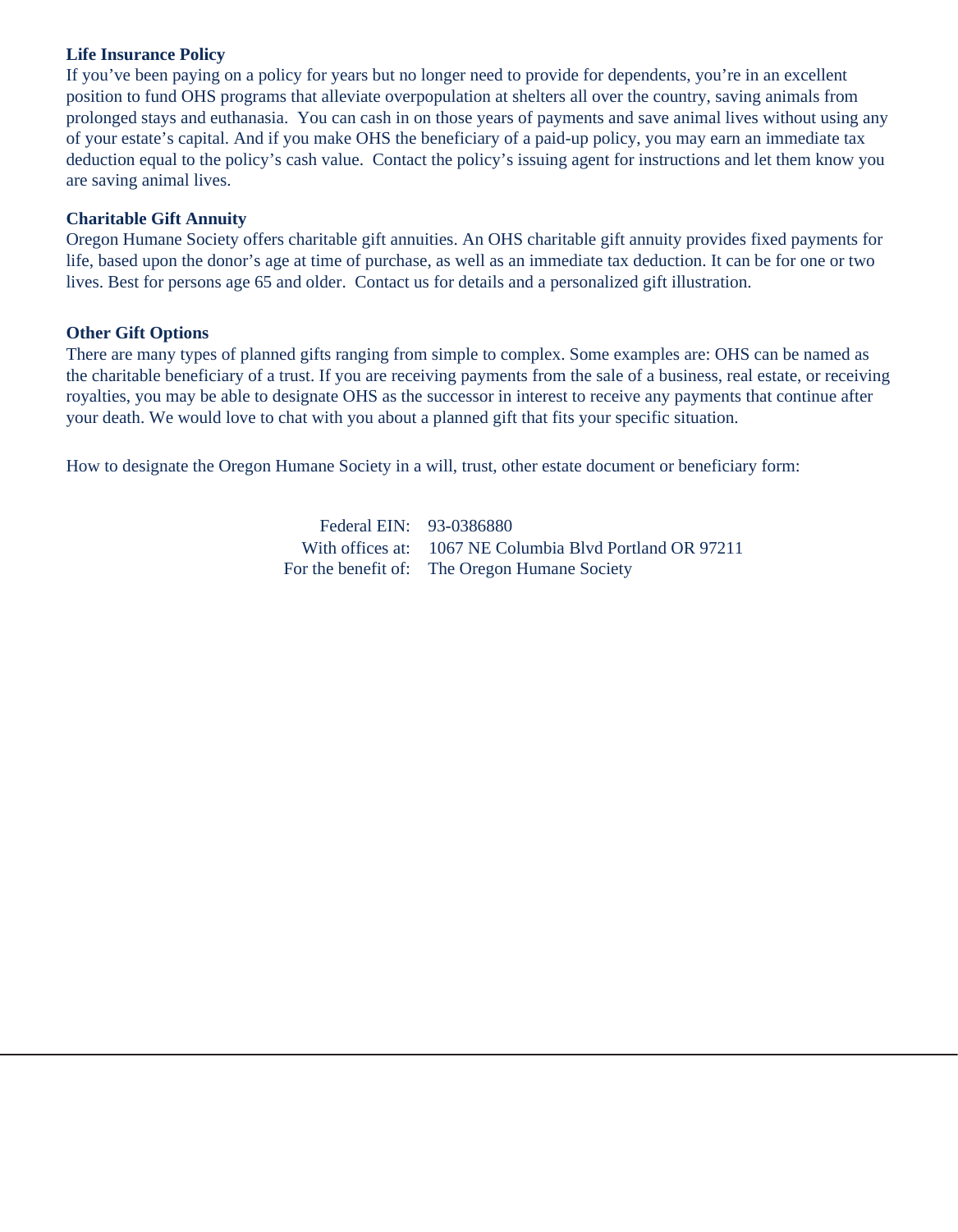## **SAMPLE BEQUEST LANGUAGE**

This suggested language can be used in your will, trust or other estate papers to direct a planned gift to the Oregon Humane Society and provide for the welfare of your surviving pets. Your attorney may modify this to meet your specific need or situation.

When you make provisions for Oregon Humane Society to care for surviving pets please share this information with OHS so we can be prepared.

Gary Kish, Vice President, Legacy Gifts & Strategic Initiatives 1067 NE Columbia Blvd Portland, OR 97211 (503) 416-2988 Legacy@oregonhumane.org



### THE OREGON HUMANE SOCIETY Friends Forever" PROGRAM (Care of Surviving Pets)

I wish to provide for the care and welfare of any and all pets that I own at the time of my death. It is my desire that they live the balance of their lives in a stable home environment. Accordingly, I give, devise, and bequeath my pets to my spouse. If my spouse does not survive me:

- **A.** I give, devise and bequeath my pets to The Oregon Humane Society (the Society), 1067 NE Columbia Boulevard Portland, Oregon, a nonprofit corporation EIN 93-0386880, to be received by the Society under the auspices of its Friends Forever program.
- **B.** In gratitude for caring for my pets, and to support the Society's programs and services I devise, and bequeath {description of bequest} to the Society to be used for its general operations, or as so designated by its board of trustees.
- **C.** I request that the Society arrange for the permanent placement of my pets with a member of my family or a family friend. If the Society is unable to do so, I request that it arrange for such placement in a suitable home through the Society's pet adoption program. I understand, however, that adoption may be precluded if a pet is seriously ill or injured, has a vicious temperament, or is for any other reason considered dangerous to an adopter or the public.
- **D.** In any event, I request that my pets be cared for and treated as household pets and receive all reasonable care: provided, however, that, in the event of serious illness or injury, I do not desire that extraordinary means be used to prolong their lives; and provided further that the Society may euthanize any pet determined by the Society in its sole and absolute discretion to be seriously ill or injured, to have a vicious temperament or to be a danger to an adopter or the public for any other reason.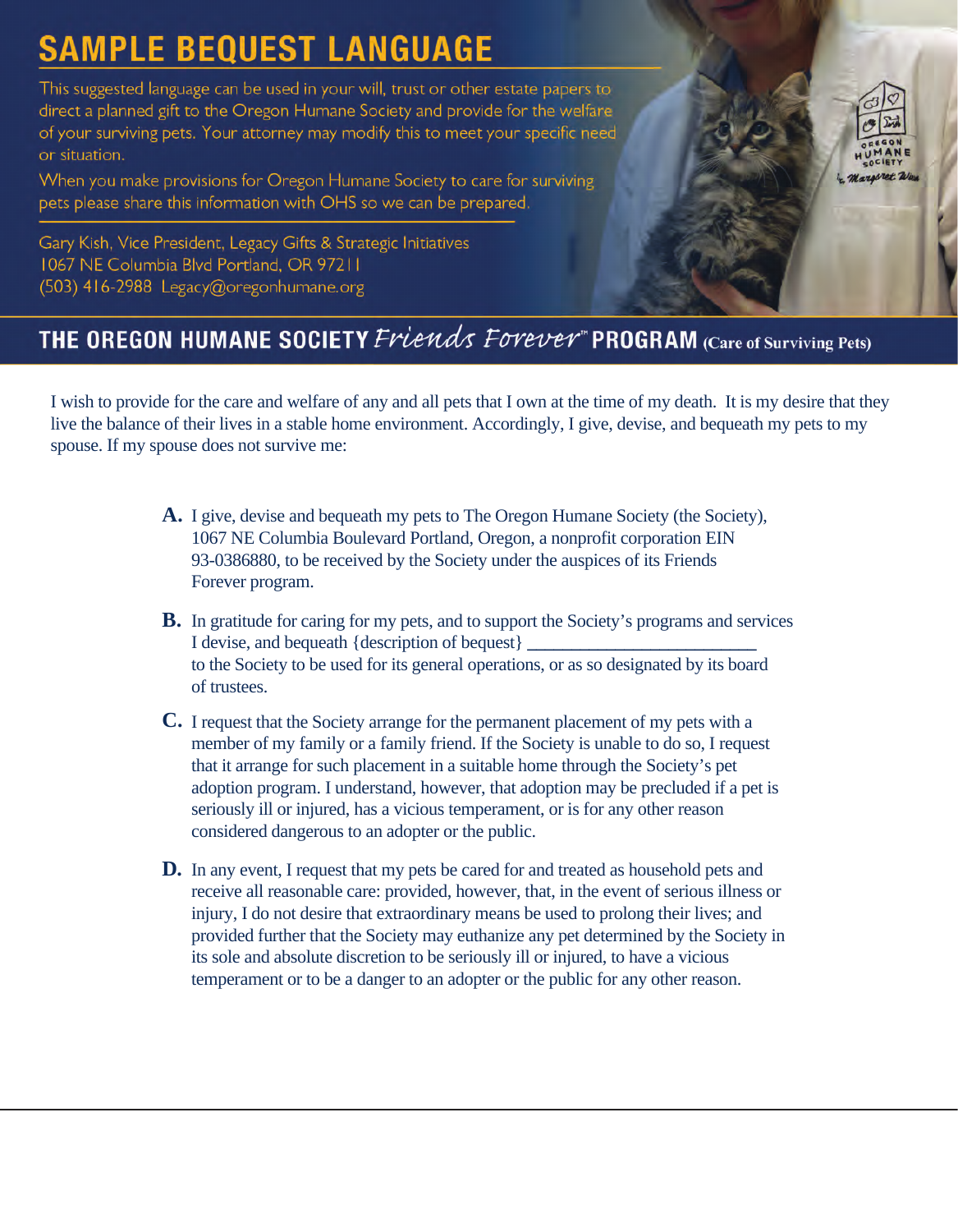### **PET ENROLLMENT FORM**

Gary Kish, Vice President, Legacy Gifts & Strategic Initiatives 1067 NE Columbia Blvd Portland, OR 97211 (503) 416-2988 Legacy@oregonhumane.org

### **EASY STEP BY STEP ENROLLMENT**

I would like to enroll the below listed pets in *Friends Forever*". In the event that I am unable to care for **them, I ask that the Oregon Humane Society immediately receive, care for and rehome my surviving pets:** 

| I/We have already included<br>OHS in my/our estate plans.                                                                                                                                                                      | $\frac{\text{Select}}{\text{One}}$ | I/We are in the process of planning<br>a gift from my/our estate to OHS.                                                                                                                                                       |
|--------------------------------------------------------------------------------------------------------------------------------------------------------------------------------------------------------------------------------|------------------------------------|--------------------------------------------------------------------------------------------------------------------------------------------------------------------------------------------------------------------------------|
| Please specify the type of gift you want to make:                                                                                                                                                                              |                                    |                                                                                                                                                                                                                                |
| Monetary bequest in the amount of \$                                                                                                                                                                                           |                                    | I/We have made OHS a beneficiary of (check all that apply):                                                                                                                                                                    |
| Bequest as a percentage of estate ____________%                                                                                                                                                                                |                                    | <b>Retirement Account</b><br>Life Insurance                                                                                                                                                                                    |
|                                                                                                                                                                                                                                |                                    | <b>Bank Account</b><br>Other (describe)                                                                                                                                                                                        |
|                                                                                                                                                                                                                                |                                    | For OHS's planning purposes only, please estimate the approximate future value of your gift \$                                                                                                                                 |
|                                                                                                                                                                                                                                |                                    | Name of person administering your estate who would contact OHS about receiving your pets:                                                                                                                                      |
|                                                                                                                                                                                                                                |                                    |                                                                                                                                                                                                                                |
| which indicates OHS as a beneficiary, to Friends Forever <sup>®</sup> , 1067 NE Columbia Blvd. Portland, OR 97211                                                                                                              |                                    | Once completed, please return this Pet Enrollment Form, Pet Profile(s) and a copy of the estate document or portion                                                                                                            |
|                                                                                                                                                                                                                                |                                    | List names of pets to be enrolled:                                                                                                                                                                                             |
|                                                                                                                                                                                                                                |                                    | <u> 1989 - Johann Harry Harry Harry Harry Harry Harry Harry Harry Harry Harry Harry Harry Harry Harry Harry Harry</u>                                                                                                          |
| Your Date(s) of Birth:                                                                                                                                                                                                         |                                    | <u> 1989 - Johann Harry Harry Harry Harry Harry Harry Harry Harry Harry Harry Harry Harry Harry Harry Harry Harry</u>                                                                                                          |
| Address: Note and the contract of the contract of the contract of the contract of the contract of the contract of the contract of the contract of the contract of the contract of the contract of the contract of the contract |                                    |                                                                                                                                                                                                                                |
|                                                                                                                                                                                                                                |                                    |                                                                                                                                                                                                                                |
|                                                                                                                                                                                                                                |                                    | Phone: Email: Email: Email: Email: Email: Email: Email: Email: Email: Email: Email: Email: Email: Email: Email: Email: Email: Email: Email: Email: Email: Email: Email: Email: Email: Email: Email: Email: Email: Email: Email |
|                                                                                                                                                                                                                                |                                    | Signature(s): Date submitted: Date submitted:                                                                                                                                                                                  |
| To recognize your generosity, may we include your name in the list of supporters who plan to make a gift to OHS<br>from their estate?                                                                                          |                                    | Yes, please print my name with the growing list of estate gift donors, which will inspire others to follow my lead.                                                                                                            |

No, I'd prefer my future gift not be publicized at this time.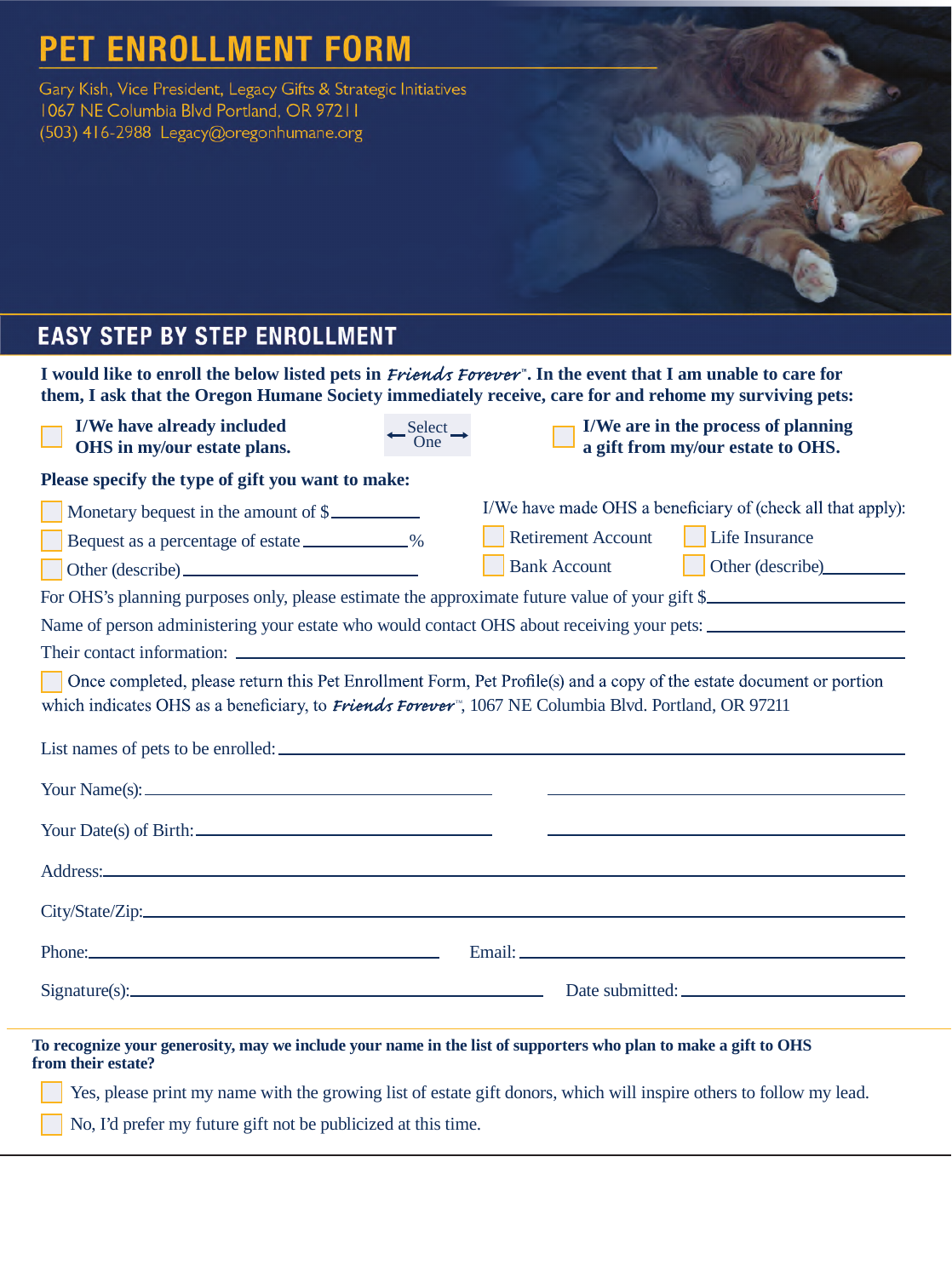| Has (s) he ever bitten and drawn blood? $\Box$ Yes $\Box$ No If yes, please explain                                                                                                                                                    | <b>PET PROFILE</b>                                                                                                                                                                                                                                                                                                                   |
|----------------------------------------------------------------------------------------------------------------------------------------------------------------------------------------------------------------------------------------|--------------------------------------------------------------------------------------------------------------------------------------------------------------------------------------------------------------------------------------------------------------------------------------------------------------------------------------|
| Have you ever petted or approached your dog when (s) he is eating? $\Box$ Yes $\Box$ No                                                                                                                                                | Finding your beloved animal companion the best guardian when you can                                                                                                                                                                                                                                                                 |
|                                                                                                                                                                                                                                        | no longer care for them is important to us. Filling out this form will assist us<br>in finding your pet the best home possible.                                                                                                                                                                                                      |
| Can you take toys or food out of your dog's mouth if (s)he has stolen something?                                                                                                                                                       | Use a separate form for each pet that you want to enroll in the                                                                                                                                                                                                                                                                      |
|                                                                                                                                                                                                                                        | Friends Forever program. If you need additional forms you may<br>photocopy this one or contact Gary Kish, Vice President, Legacy Gifts                                                                                                                                                                                               |
| Is your dog's behavior better or worse with particular people (i.e. people in uniforms, small children, etc.)?                                                                                                                         | & Strategic Initiatives at (503)416.2988: Legacy@oregonhumane.org                                                                                                                                                                                                                                                                    |
| Has your dog ever killed any other animal? $\Box$ Yes $\Box$ No If yes, what species? $\Box$                                                                                                                                           | Attach additional sheets as necessary.                                                                                                                                                                                                                                                                                               |
| Does your dog chase any of the following <i>(check all that apply</i> )? $\Box$ Adults $\Box$ Kids $\Box$ Squirrels<br>$\Box$ Cats                                                                                                     |                                                                                                                                                                                                                                                                                                                                      |
| Bicycles Cars Other Communication of Bicycles Cars Communication of the Bicycles Cars Communication of the Bicycles                                                                                                                    | <b>SECTION A: Basic Information About You and Your Pet</b>                                                                                                                                                                                                                                                                           |
| Is your dog aggressively protective of his/her (check all that apply):                                                                                                                                                                 | (Please fill out this section completely.)                                                                                                                                                                                                                                                                                           |
| $\Box$ Food $\Box$ Home $\Box$ Car $\Box$ Family $\Box$ Bed $\Box$ Toys                                                                                                                                                                |                                                                                                                                                                                                                                                                                                                                      |
| Please describe what daily exercise your dog is given.                                                                                                                                                                                 | Address.                                                                                                                                                                                                                                                                                                                             |
|                                                                                                                                                                                                                                        |                                                                                                                                                                                                                                                                                                                                      |
|                                                                                                                                                                                                                                        |                                                                                                                                                                                                                                                                                                                                      |
| How often do you bathe your dog?<br>Trim his/her nails?<br>Take him/her to a groomer?                                                                                                                                                  |                                                                                                                                                                                                                                                                                                                                      |
| <b>SECTION C: Specifics About Your Cat</b>                                                                                                                                                                                             |                                                                                                                                                                                                                                                                                                                                      |
| (Complete this section if your pet is a cat. For other animals, skip to Section D.)                                                                                                                                                    | Please describe your pet's physical attributes (i.e. breed, color, weight, eye color, short/long-haired, distinguishing markings, etc.)                                                                                                                                                                                              |
| Does your cat use a litter box? $\Box$ Yes $\Box$ No If no, please explain                                                                                                                                                             |                                                                                                                                                                                                                                                                                                                                      |
| Does (s)he spray? $\Box$ Yes $\Box$ No Is your cat declawed? $\Box$ Yes $\Box$ No                                                                                                                                                      | (Please attach a color photo of your pet if available.)                                                                                                                                                                                                                                                                              |
| Does your cat use a scratching post? $\Box$ Yes $\Box$ No If your cat lives indoors, does (s) he ever go outside? $\Box$ Yes $\Box$ No                                                                                                 | Type of animal (check one) $\Box$ Dog $\Box$ Cat $\Box$ Rabbit $\Box$ Other, please specify $\Box$                                                                                                                                                                                                                                   |
| How long does it take your cat to adjust to new situations?<br><u>Letter and the set of the set of the set of the set of the set of the set of the set of the set of the set of the set of the set of the set of the set of the se</u> | <u>the contract of the contract of the contract of the contract of the contract of the contract of the contract of the contract of the contract of the contract of the contract of the contract of the contract of the contract </u><br>Female<br><b>Spayed Female</b><br>Neutered Male<br>Sex of pet <i>(check one)</i> $\Box$ Male |
|                                                                                                                                                                                                                                        |                                                                                                                                                                                                                                                                                                                                      |
| What qualities describe your cat <i>(check all that apply)</i> ? $\Box$ Shy $\Box$ Friendly Nervous<br>$\Box$ Unsociable                                                                                                               | Does your pet have a microchip?                                                                                                                                                                                                                                                                                                      |
| Independent Affectionate<br>$\Box$ Social<br>$\Box$ Playful<br>$\Box$ Energetic<br>Reserved<br><b>Curious</b>                                                                                                                          | $\Box$ Yes, If yes, what is the company & number of the chip? $\Box$                                                                                                                                                                                                                                                                 |
|                                                                                                                                                                                                                                        | $\Box$ No                                                                                                                                                                                                                                                                                                                            |
| <b>SECTION D: Specifics About Your Rabbit, Bird, Rodent, etc.</b>                                                                                                                                                                      | List five important things a new guardian should know about your pet?                                                                                                                                                                                                                                                                |
| (Complete this section for pets other than dogs or cats.)                                                                                                                                                                              | What beliefs/philosophy about appropriate care would you like your pet's new guardian to have in common with you                                                                                                                                                                                                                     |
|                                                                                                                                                                                                                                        | $(i.e. \; Pets \; should \; be \; treated \; like \; members \; of \; the \; family)?$ $\qquad \qquad \qquad$                                                                                                                                                                                                                        |
|                                                                                                                                                                                                                                        |                                                                                                                                                                                                                                                                                                                                      |
|                                                                                                                                                                                                                                        |                                                                                                                                                                                                                                                                                                                                      |
|                                                                                                                                                                                                                                        | The information about my pet supplied on this form is accurate as of (date)<br>The information about my pet supplied on this form is accurate as of (date)                                                                                                                                                                           |
| Does your pet need any special grooming? $\Box$ Yes<br>If yes, please describe<br>$\Box$ No                                                                                                                                            | Is your pet covered by pet insurance? $\Box$ Yes<br>$Policy \#$<br>$\Box$ No                                                                                                                                                                                                                                                         |
| Does (s) he drink water from a bottle or dish?<br><u> 1980 - Jan Barbara Barat, martin da basar da basar da basar da basar da basar da basar da basar da basar da b</u>                                                                | <i>(continued on inside)</i>                                                                                                                                                                                                                                                                                                         |
| Does your pet like to be handled? $\Box$ Yes $\Box$ No                                                                                                                                                                                 |                                                                                                                                                                                                                                                                                                                                      |
| $\Box$ No<br>Does (s) he live indoors? $\Box$ Yes<br>If your pet is a rabbit, does (s) he use a litter box? $\Box$ Yes<br>$\Box$ No                                                                                                    |                                                                                                                                                                                                                                                                                                                                      |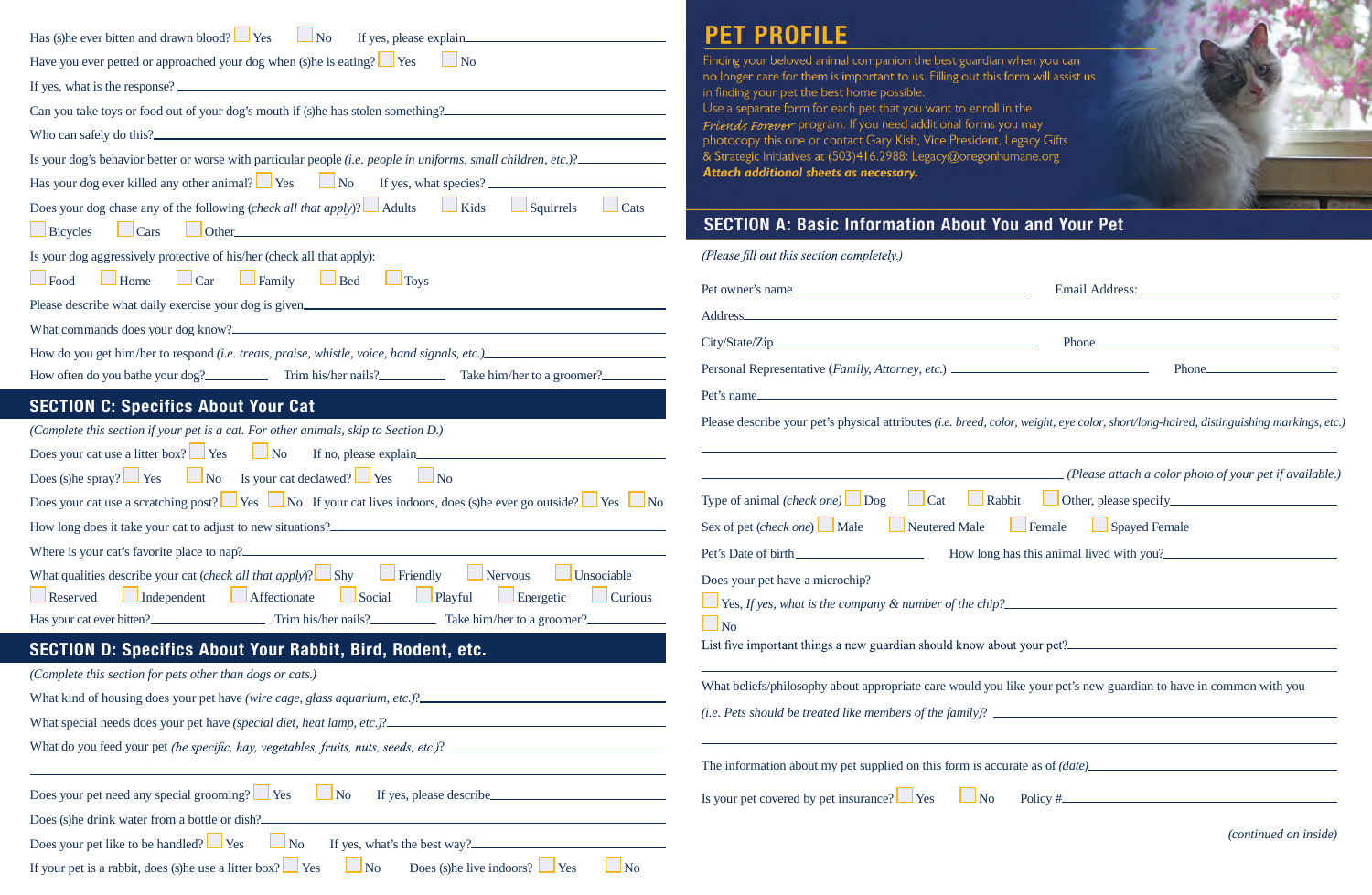| How would you describe your pet's current living situation (i.e. very quiet, few visitors, noisy, busy, frequent visitors)?                                                                                                            | Who is your pet's vetering<br>What is your pet's behavior |
|----------------------------------------------------------------------------------------------------------------------------------------------------------------------------------------------------------------------------------------|-----------------------------------------------------------|
|                                                                                                                                                                                                                                        | Does your pet have any al                                 |
| Where does your pet primarily live? $\Box$ Indoors<br>$\Box$ Outside                                                                                                                                                                   | Does your pet have any m                                  |
| Describe the ideal home for your pet (attach additional sheets if necessary)__________________________________                                                                                                                         | If yes, describe.                                         |
| ,我们也不会有什么。""我们的人,我们也不会有什么?""我们的人,我们也不会有什么?""我们的人,我们的人,我们的人,我们的人,我们的人,我们的人,我们的人,我                                                                                                                                                       | Does your pet need any m                                  |
|                                                                                                                                                                                                                                        | <b>Your Pet and Ch</b>                                    |
| ,我们也不能在这里,我们也不能不能不能不能不能不能不能不能不能不能不能不能不能不能不能不能。""我们不能不能不能不能不能不能不能不能不能不能不能不能不能不能不能                                                                                                                                                       | Has your pet lived with ch                                |
|                                                                                                                                                                                                                                        | Has your pet visited with                                 |
|                                                                                                                                                                                                                                        | Is your pet good with chile                               |
| Describe any bad manners your pet has experience and the set of the set of the set of the set of the set of the set of the set of the set of the set of the set of the set of the set of the set of the set of the set of the          | Describe circumstances w                                  |
| List three things your pet loves                                                                                                                                                                                                       | How does your pet behave<br>$\Box$ Shy<br>$\Box$ Too Roug |
|                                                                                                                                                                                                                                        | <b>Your Pet and Otl</b>                                   |
|                                                                                                                                                                                                                                        |                                                           |
|                                                                                                                                                                                                                                        | What types of animals has                                 |
| Describe your pet's daily schedule (include feeding time, walks, exercise, etc.)______________________________                                                                                                                         | Does (s) he spend time uns                                |
|                                                                                                                                                                                                                                        | Is your pet bonded to any                                 |
|                                                                                                                                                                                                                                        | What types of animals has                                 |
| What do you feed your pet (be specific: brand name, canned, dry, table food, treats, etc.)?_______________                                                                                                                             | How does (s)he behave arc                                 |
| How much food do you feed your pet?<br><u> 1989 - Johann Barn, mars ann an t-Amhair ann an t-A</u>                                                                                                                                     | Describe circumstances w                                  |
|                                                                                                                                                                                                                                        |                                                           |
|                                                                                                                                                                                                                                        | <b>SECTION B: Speci</b><br>(Complete this section onl     |
| Does (s) he have any favorite toys/games?<br><u>Letter and the set of the set of the set of the set of the set of the set of the set of the set of the set of the set of the set of the set of the set of the set of the set of th</u> | Do you trust your dog loo                                 |
|                                                                                                                                                                                                                                        | Do you trust your dog out                                 |
| Where is your pet when you are home?                                                                                                                                                                                                   | What type of confinement                                  |
|                                                                                                                                                                                                                                        | Is your dog housetrained?                                 |
| Where do you leave your pet when you're not home?<br><u> Where do you leave your pet when you're not home?</u>                                                                                                                         | How does your dog tell yo                                 |
| What is the longest period of time your pet spends alone?<br><u>Letter and the longest period of time your pet spends alone?</u>                                                                                                       | Have you ever used a crate                                |
| Does your pet travel well in the car? $\Box$ Yes $\Box$ No Does your pet go with you on vacation? $\Box$ Yes<br>$\Box$ No                                                                                                              | What is your dog's reaction                               |
|                                                                                                                                                                                                                                        | How long does it take him                                 |
| If no, how do you care for him/her (which boarding kennel, pet sitter, etc.)?_________________________________                                                                                                                         | Has your dog ever nipped                                  |

### **Your Pet's Lifestyle Your Pet's Health**

| At which clinic?                                                                                                                                                                 |
|----------------------------------------------------------------------------------------------------------------------------------------------------------------------------------|
| What is your pet's behavior at the vet? $\Box$ Scared/Nervous $\Box$ Friendly $\Box$ Aggressive<br>$\Box$ Other                                                                  |
| Does your pet have any allergies? $\Box$ Yes<br>$\Box$ No<br>If yes, please list.                                                                                                |
| Does your pet have any medical/health condition(s) we should know about? $\Box$ Yes<br>N <sub>o</sub>                                                                            |
| If yes, describe                                                                                                                                                                 |
| Does your pet need any medications? <u>See</u> Yes<br>$\Box$ No                                                                                                                  |
| <b>Your Pet and Children</b>                                                                                                                                                     |
| Has your pet lived with children? $\Box$ Yes $\Box$ No If yes, what ages?                                                                                                        |
| Has your pet visited with children? $\Box$ Yes $\Box$ No If yes, what ages? How often?                                                                                           |
| Is your pet good with children? $\Box$ Yes, always $\Box$ Only sometimes<br>$\Box$ No, never                                                                                     |
| Describe circumstances when your pet is not good with children (i.e. eating, sleeping, etc.)                                                                                     |
| How does your pet behave around children generally? $\Box$ Playful $\Box$ Friendly<br>$\Box$ Tolerant<br>Afraid                                                                  |
| $\Box$ Too Rough $\Box$ Hides $\Box$ Aggressive<br>$\Box$ Shy                                                                                                                    |
| <b>Your Pet and Other Animals</b>                                                                                                                                                |
|                                                                                                                                                                                  |
| What types of animals has your pet lived with (please include sex, age, species, etc.)?_______________________                                                                   |
| Please describe how they got along                                                                                                                                               |
| Does (s) he spend time unsupervised with these pets? $\Box$ Yes<br>N <sub>o</sub>                                                                                                |
| Is your pet bonded to any other animals in your household? $\Box$ Yes<br>If yes, who? $\overline{\phantom{a}}$<br>$\Box$ No                                                      |
| What types of animals has your pet visited/played with?<br>How does (s) he behave around pets outside of your family <i>(check one)</i> ? Ignores Plays with Aggressive behavior |
|                                                                                                                                                                                  |
| Describe circumstances when your pet is not good with other animals (i.e. eating, attention given to other animal, etc.)?__                                                      |
| <b>SECTION B: Specifics About Your Dog</b>                                                                                                                                       |
| (Complete this section only if the pet is a dog. If the pet is a cat skip to Section C, for other animals skip to Section D.)                                                    |
| Do you trust your dog loose indoors, unsupervised? $\Box$ Yes $\Box$ No If no, why?                                                                                              |
| Do you trust your dog outside unsupervised? $\Box$ Yes $\Box$ No If no, why?                                                                                                     |
| What type of confinement do you use when your dog is outside (fenced yard, runner, etc.)?                                                                                        |
| Is your dog housetrained? $\Box$ Yes $\Box$ No If no, please explain                                                                                                             |
|                                                                                                                                                                                  |
| Have you ever used a crate for training your dog? $\Box$ Yes<br>$\Box$ No If yes, when and why?                                                                                  |
|                                                                                                                                                                                  |
| How long does it take him/her to calm down when someone comes to the house?                                                                                                      |
| Has your dog ever nipped at anyone? $\Box$ Yes $\Box$ No<br>If yes, who?                                                                                                         |
|                                                                                                                                                                                  |

| Who is your pet's veterinarian?<br><u> </u><br>At which clinic?<br><u> 1980 - Johann Barbara, martxa a</u>                    |
|-------------------------------------------------------------------------------------------------------------------------------|
| What is your pet's behavior at the vet? Scared/Nervous Friendly $\Box$ Aggressive<br>$\Box$ Other                             |
| Does your pet have any allergies? $\Box$ Yes<br>$\Box$ No                                                                     |
| Does your pet have any medical/health condition(s) we should know about? $\Box$ Yes<br><b>No</b>                              |
| If yes, describe                                                                                                              |
| Does your pet need any medications? Set Yes<br>$\log$<br>If yes, please list                                                  |
| <b>Your Pet and Children</b>                                                                                                  |
| Has your pet lived with children? $\Box$ Yes $\Box$ No If yes, what ages?                                                     |
| Has your pet visited with children? $\Box$ Yes $\Box$ No If yes, what ages? How often?                                        |
| Is your pet good with children? $\Box$ Yes, always<br>Only sometimes                                                          |
| $\Box$ No, never                                                                                                              |
| Describe circumstances when your pet is not good with children (i.e. eating, sleeping, etc.)                                  |
| How does your pet behave around children generally? $\Box$ Playful $\Box$ Friendly<br>$\Box$ Tolerant<br>$\Box$ Afraid        |
| $\Box$ Too Rough $\Box$ Hides $\Box$ Aggressive<br>$\Box$ Other $\Box$<br>$\Box$ Shy                                          |
| <b>Your Pet and Other Animals</b>                                                                                             |
|                                                                                                                               |
| Please describe how they got along                                                                                            |
| Does (s) he spend time unsupervised with these pets? $\Box$ Yes<br>$\log$                                                     |
| Is your pet bonded to any other animals in your household? $\Box$ Yes<br>$\Box$ No                                            |
| What types of animals has your pet visited/played with?_                                                                      |
| How does (s) he behave around pets outside of your family <i>(check one)</i> ? Ignores Plays with Aggressive behavior         |
| Describe circumstances when your pet is not good with other animals (i.e. eating, attention given to other animal, etc.)?__   |
|                                                                                                                               |
| <b>SECTION B: Specifics About Your Dog</b>                                                                                    |
| (Complete this section only if the pet is a dog. If the pet is a cat skip to Section C, for other animals skip to Section D.) |
| Do you trust your dog loose indoors, unsupervised? $\Box$ Yes $\Box$ No If no, why?                                           |
| Do you trust your dog outside unsupervised? $\Box$ Yes $\Box$ No If no, why?                                                  |
| What type of confinement do you use when your dog is outside (fenced yard, runner, etc.)?                                     |
| Is your dog house trained? $\Box$ Yes $\Box$ No                                                                               |
|                                                                                                                               |
| Have you ever used a crate for training your dog? $\Box$ Yes $\Box$ No If yes, when and why?                                  |
|                                                                                                                               |
| How long does it take him/her to calm down when someone comes to the house?                                                   |
| Has your dog ever nipped at anyone? $\Box$ Yes<br>$\Box$ No If yes, who?                                                      |
| If yes, under what circumstances?<br>(Continued on back)                                                                      |